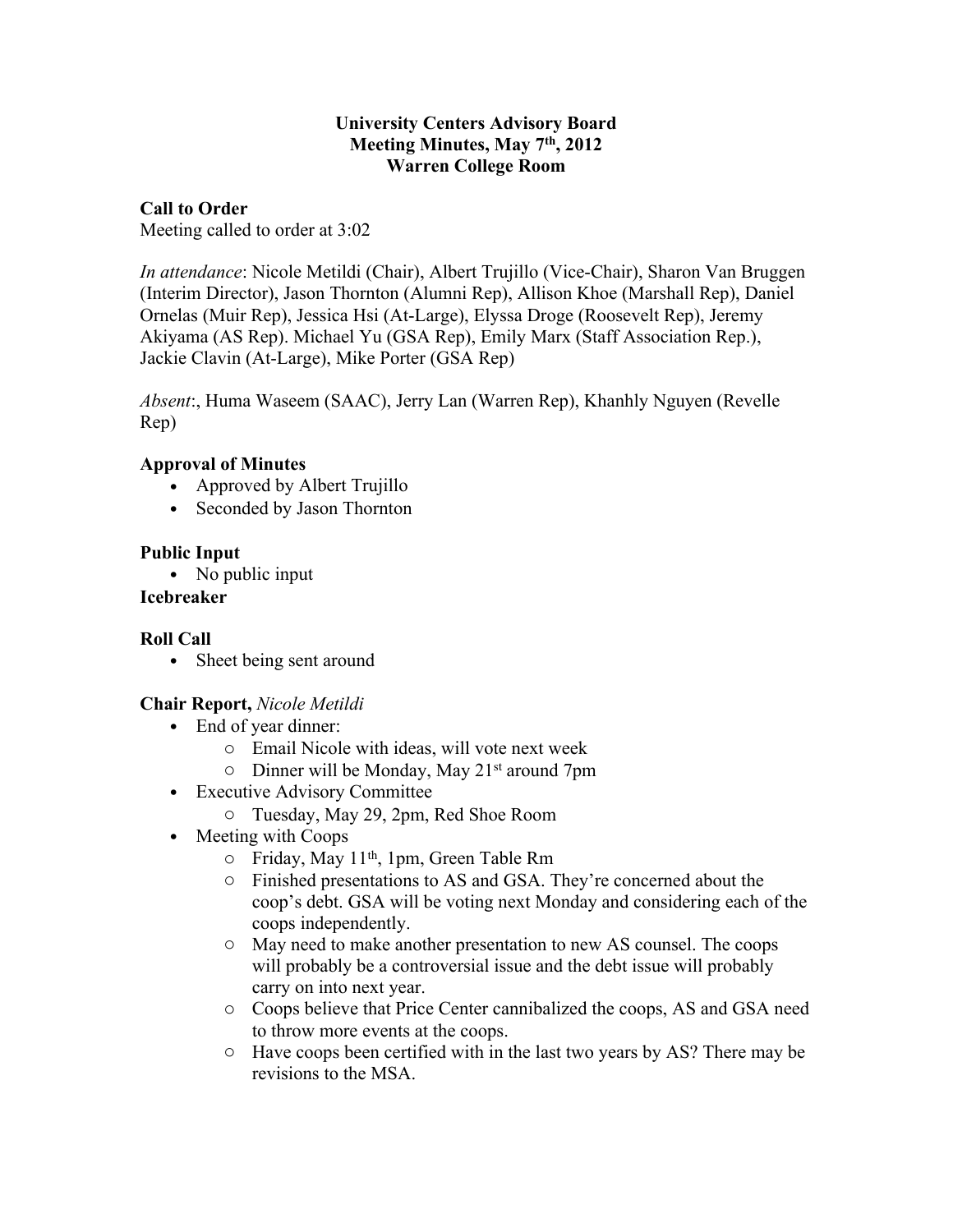- o GSA certified the coops two years ago. MSA states that the coops need to be recertified every two years by AS and GSA.
- Budget Committee Update
	- o Wed. May 9th, 4pm, Revelle College Room
	- o Fee for Service Rate Review (tech services, reservations)
	- o Make sure the auxiliaries are breaking even.
	- o Taxes and Assessments
		- \$42,000 ASSA 4.1% assessment on non-fee expenditures
		- \$103,000 UCOP 1.6% on all non-debt service expenditures
	- o Computer Assessments
		- \$31,000 ACMS Computer Labs
		- \$10,780 Student Affairs Technology Services
	- o Staffing and benefits
	- o Income:
		- \$24,300 increase in tech services income projections
		- \$32,500 Increase to reservations income projections
			- \$17,650 increase based on 2 year average
			- \$14,850 MPR set fee projections
		- \$1,460 Increase to film income
	- o Expense
		- \$ Reduction in Student Staffing
			- Not a loss of staff
	- o Support:
		- \$16,875 Assess student org rental, set up, equip fees
		- \$120-175,000 Lessen impact of Farmer's Market
		- \$42-92,000 Convert student space to revenue space (ie STA travel,
		- optometry group, old family friendly lounge space)
		- \$5,500-6,800 Charge Triton Outfitters rent for Library Walk
		- \$119,000 Shift retail focus: increase "corporate" options (ie
		- Starbucks in Espresso Roma's space)
		- \$21.120 Discontinue Commuter Student Services
		- \$19,000 Reduction in hours, days PC is open. (ie not be open 24hrs on Sundays except before finals week)
	- o More Discussion:
		- Do not waive unpaid rents of the coops
		- \$7,000 Discontinue UCAB tech fee subsidy program
		- \$750,000 Che facility: concentrate def. maintenance to PC/SC (close the facility)
		- \$155-212,000 Crafts Center scenarios: develop break even plan
	- o Do not support:
		- \$650,000 Crafts Center: Concentrate def. maintenance PC/SC
		- \$155-400,000 Crafts Center scenarios
		- \$31,200 Reduce computers in computer lab
- Commuter Student Services:
	- o Three student employees: two graduating, one gave notices.
	- o Has a database for off-campus housing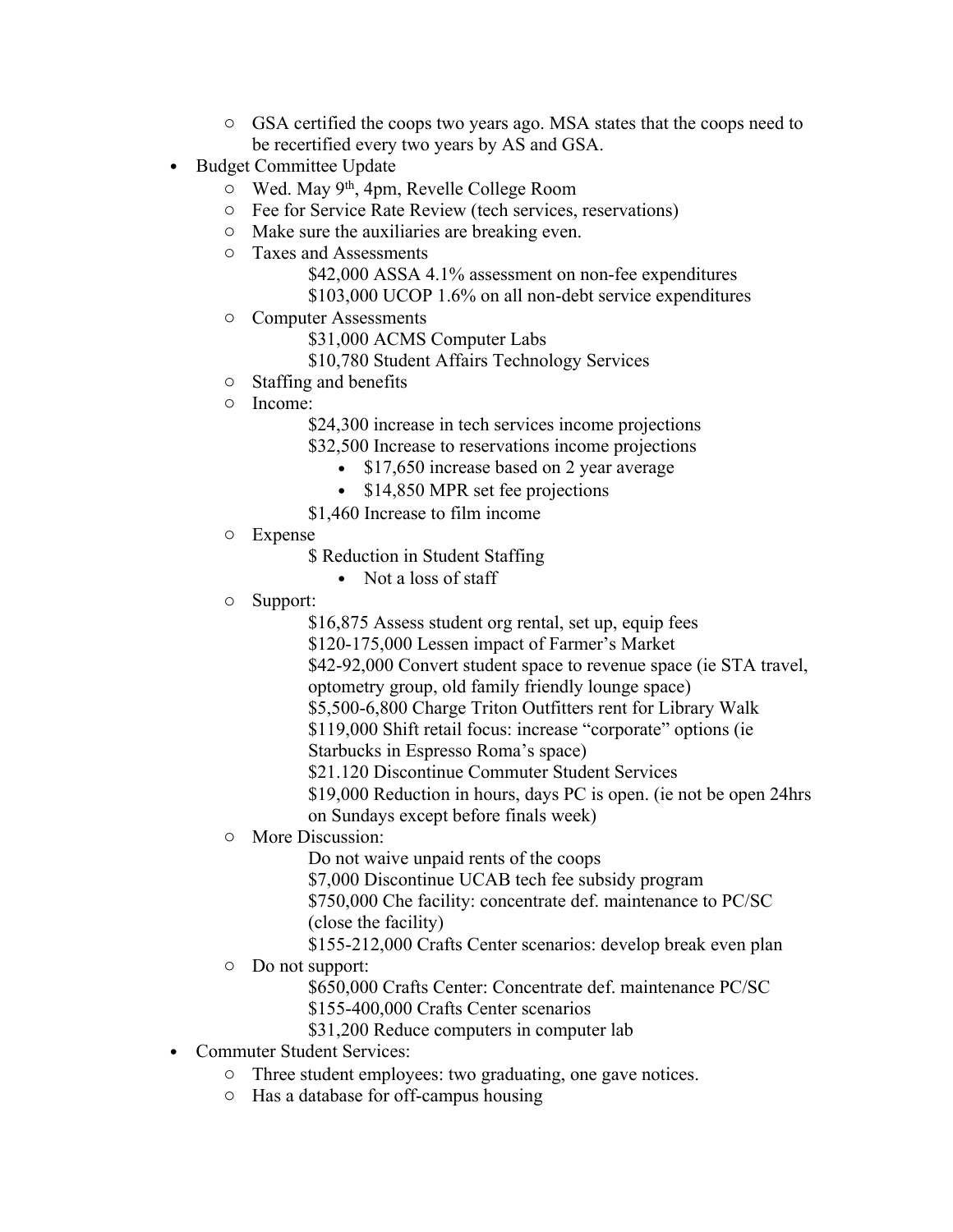- o Answer questions for international students, commuters, transfer students
- Retail survey for Starbucks (students could vote for more than one):
	- o %72 percent of students who responded chose Starbucks as their first option
	- o %49 Coffee Bean or Tea Leaf
	- o Would a Starbucks negatively affect coffee carts?
		- A Starbucks may bring in people who buy their coffee off campus
- More Discussion topics:
	- o Do not waive unpaid rents of the coops:

Coops cannot feasibly pay back.

Waiving the rent sets a precedent for not having to pay. Try and get them into the habit of paying rent and offering that for every month of paid rent, a portion of their unpaid debt will be taken off. Allow up to a certain portion to be waived. Possibly set up a payment plan.

Unanimous support for this process, not waiving rent. What do we do if they don't start paying off their rent?

o Discontinuing UCAB tech fee subsidy or lower it

Potentially cut \$500 limit to \$250?

- However, it means a lot to the student orgs, this fee is a minimal part of the budget. Wouldn't make UCAB look good. Orgs would go to AS and would cut into their budget as well.
- Even though it's a small part of the budget, it could add up over the long run.

Make points system more specific

o Che Facility:

Efforts they have made to fundraise: Have made occasional payments. Delivered \$3,000 check. Got their insurance this year. Not a non-profit as of now, but working to get that rectified. We do not have any financial statements past 2006.

Perhaps revisit this conversation after AS and GSA have discussed the coops.

Could the coops come in and present to UCAB? Some members do not feel educated enough to make a decision about coops.

o Crafts Center scenarios:

Center is an auxiliary (normally self supporting), but UCAB is utilizing common funds to subsidize an auxiliary.

Suggest that they develop a model that breaks even except for staff (still support with common funds)

Suggest that they break even on everything.

Other options available. Does not have to be all or nothing.

Current student activity: around 1/3 of the users are students.

Community members pay more than students to take classes.

Need to look at their business model to determine best course of action.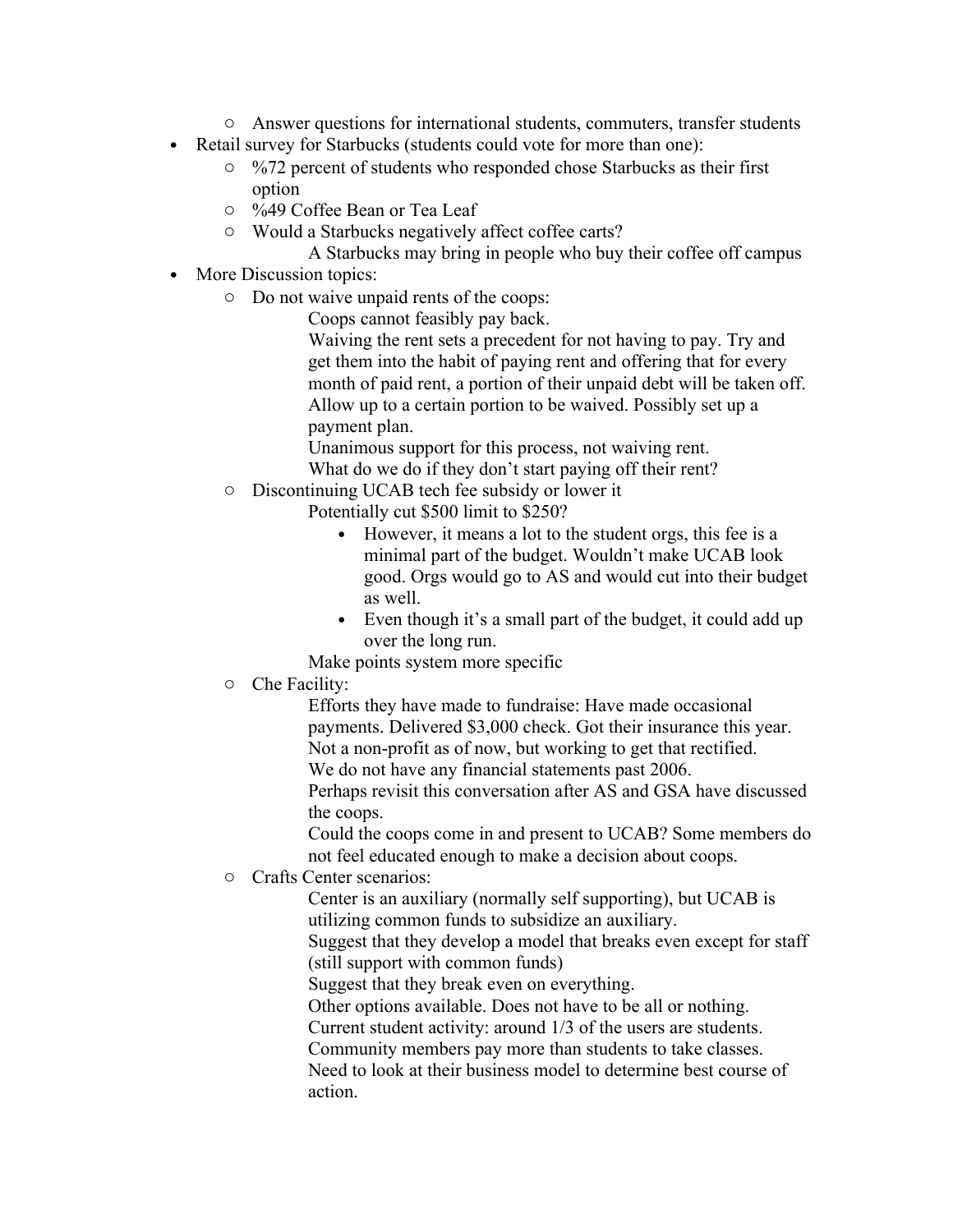Should work on publicity and visibility. Supporting creation of committee to look in to Craft Center business model: UCAB shows interest.

## **Vice-Chair Report,** *Albert Trujillo*

- Space Allocation update
	- o Graduate Parents Association: Have space now, but did not get it based on points criteria.

What about giving them the Commuter Services Center, if it is closed down?

However, they did not get the points. But they were given space and then had it taken away for retail. They may come in to talk to UCAB.

- o Undergraduate Parents Association: did not turn in application on time.
- o Paired DVC with Light Show Shuffle Disco. DVC had previously been alone, but they have a larger space now.
- o LGBTQIA was given a larger space, paired with Jewish LGBT Awesomeness club, even though LGBTQIA had been alone before.
- o Only gave lateral files to people who put it as their first choice, ensure them using it.
- o At least 80 student orgs received space. Over 160 orgs applied.
- o In favor of current space allocations: 7
- o Not in favor: 0
- o Abstain: 1
- College Room Name Displays
	- o Marshall has finished their display. Warren pictures have been submitted.
	- o ERC dean has approved their display.

#### **Interim Director Report,** *Sharon VanBruggen*

- RFP Mexican Restaurant
	- o Mandatory meeting next Thursday for interested vendors.
	- o People here over summer could participate in selection process.

#### **Member Reports**

• No member reports

#### **New Business**

• Tech Fee Balance: \$3,876

#### **Old Business**

• No old business

#### **Announcements**

• Coop meeting this Friday, people on Coop committee can come if they want to. Meeting in Green Table Room at 1pm.

#### **Open Forum**